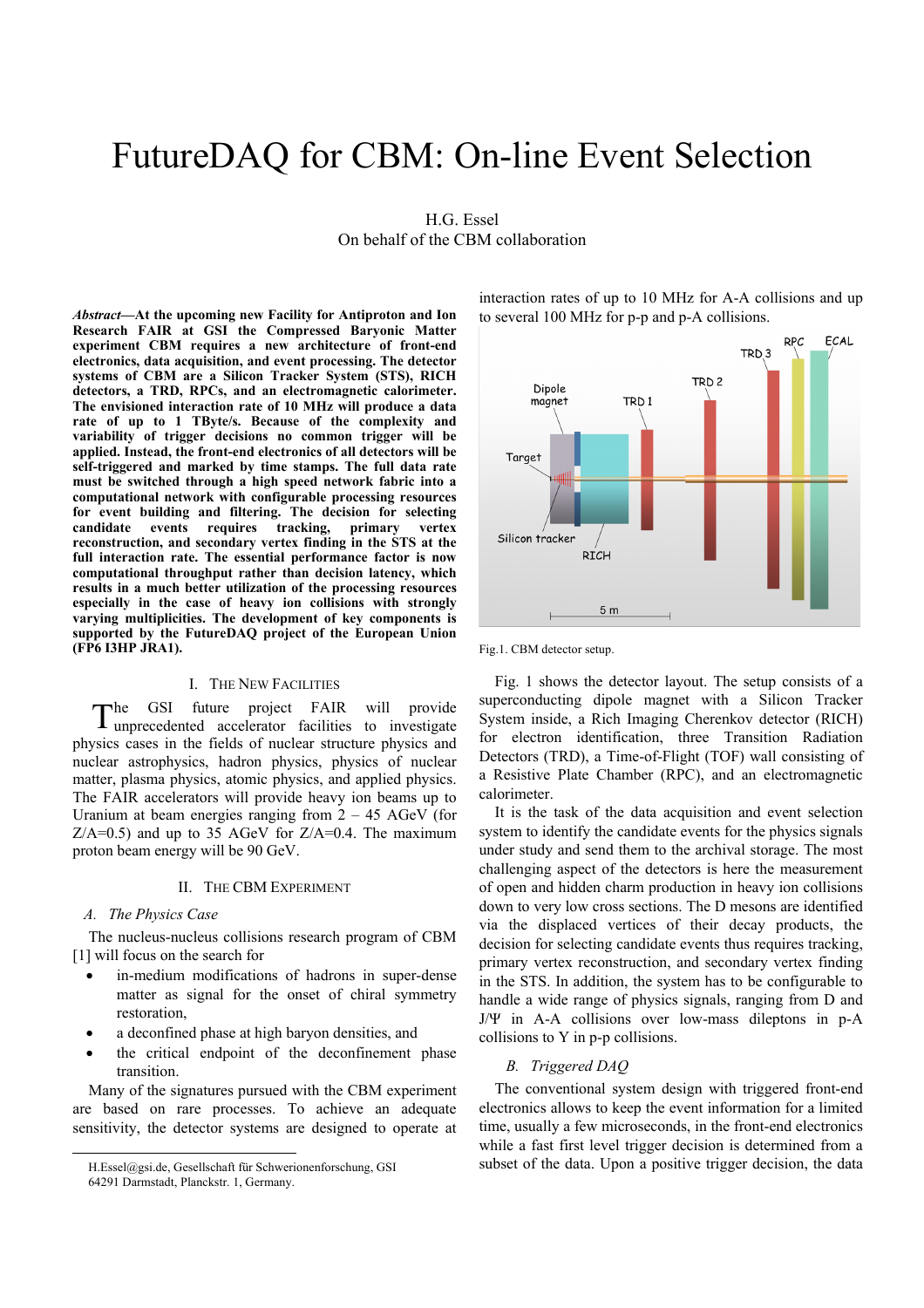acquisition system transports the selected event to higher level trigger processing or archival storage. A system with such a fixed trigger latency constraint is not well matched to the complex algorithms needed for a D trigger, especially in the case of heavy ion interactions, where the multiplicities and thus the numerical effort needed for a decision varies strongly from event to event.

## *C. CBM DAQ*

The concept adopted for CBM uses self-triggered frontend electronics, where each particle hit is autonomously detected and the measured hit parameters are stored with precise timestamps in large buffer pools. The event building, done by evaluating the time correlation of hits, and the selection of interesting events is then performed by processing resources accessing these buffers via a high speed network fabric. The large size of the buffer pool ensures that the essential performance factor is the total computational throughput rather than decision latency. Since we avoid dedicated trigger data-paths, all detectors can contribute to event selection decisions at all levels, yielding the required flexibility to cope with the different operation modes.

In this approach we have no physical trigger signal, which prompts a data acquisition system to read a selected event and transport it to further processing or storage. We thus avoid the term 'trigger' in this chapter. The role of the data acquisition system is to transport data from the front-end to processing resources and finally to archival storage. The event selection is done in several layers of processing resources, reminiscent of the trigger level hierarchy in conventional systems.

One consequence of using self-triggered front-end electronics is a much higher data flow coming from the detector front-ends. For CBM, a data rate of about 1 TByte/sec is expected. However, communication cost is currently improving faster over time than processing cost, an observation sometimes termed Gilder's law, making such a concept not only feasible but also cost effective.



Fig. 2. Overall DAQ architecture

# III. ARCHITECTURE

The communication and processing needed between the front-end electronics, generating digitized detector information, and the archival storage, where the complete context of selected candidate events is recorded, can be structured and organized in several ways. The solution described here is guided by two principles: processing is done after event building and it is done in a structured processor farm. It is well adapted to the type of processing needed in the CBM experiment and leads to a straightforward and modular architecture.

A logical data flow diagram is shown in Fig. 2, indicating the data sources and processing elements as boxes and every form of interconnection networks as ovals. The main components are:

## *A. Front-end electronics (FEE)*

The front-end detects autonomously every particle hit and sends the hit parameters together with a precise timestamp and channel address information over the concentrator network (CNet) to a buffer pool. A rough estimate of the data volume generated by a detector channel can be deduced from typical CBM operation and detector parameters: We have 10 MHz interaction rate, 10% occupancy for central collisions, a ratio of 1/4 for minimum bias to central multiplicity, and a typical cluster size of 3 active electronics channels per particle hit. This results in a channel count rate of about 750 kHz. Assuming 8 byte per hit yields a data flow of about 6 MB/sec and channel. For a typical FEE unit with 16 channels this results in a data rate of 100 MB/sec which can be transported over a single GBit serial link.

## *B. Clock and time distribution (TNet)*

The timestamps of each hit are used to associate hits with events and also in drift and flight time measurements. Thus not only a time scale, in practice a frequency, but also information about the absolute time has to be communicated to all front-end units. The most stringent requirements come from the START and RPC detectors, where the contribution from the clock jitter should be below 25 ps fwhm.

The most straightforward approach is to distribute a common clock frequency and to provide a mechanism for broadcasting information with clock cycle precise latency to all units. The minimal required functionality is a global clock reset at the begin of the measurement, or alternatively, distribution of tick marks every second as provided by the planned campus-wide frequency and global timing system.

The TNet is thus a dedicated broadcast network, connecting a central controller logically with all front-end units. The last hop to the front-end units may be implemented with the part of the CNet infrastructure, as indicated by the connection of TNet to CNet in Fig. 2.

#### *C. Concentrator Network (CNet)*

The role of the concentrator network is to collect the data from the individual front-end units and aggregate the traffic on a set of high speed links which connect the detector with the area where the data buffers and the data processing is located. A rough estimate for the total data rate is 1 TB/sec which could be finally transported off the detector with about 1000 links with 10 Gbps each.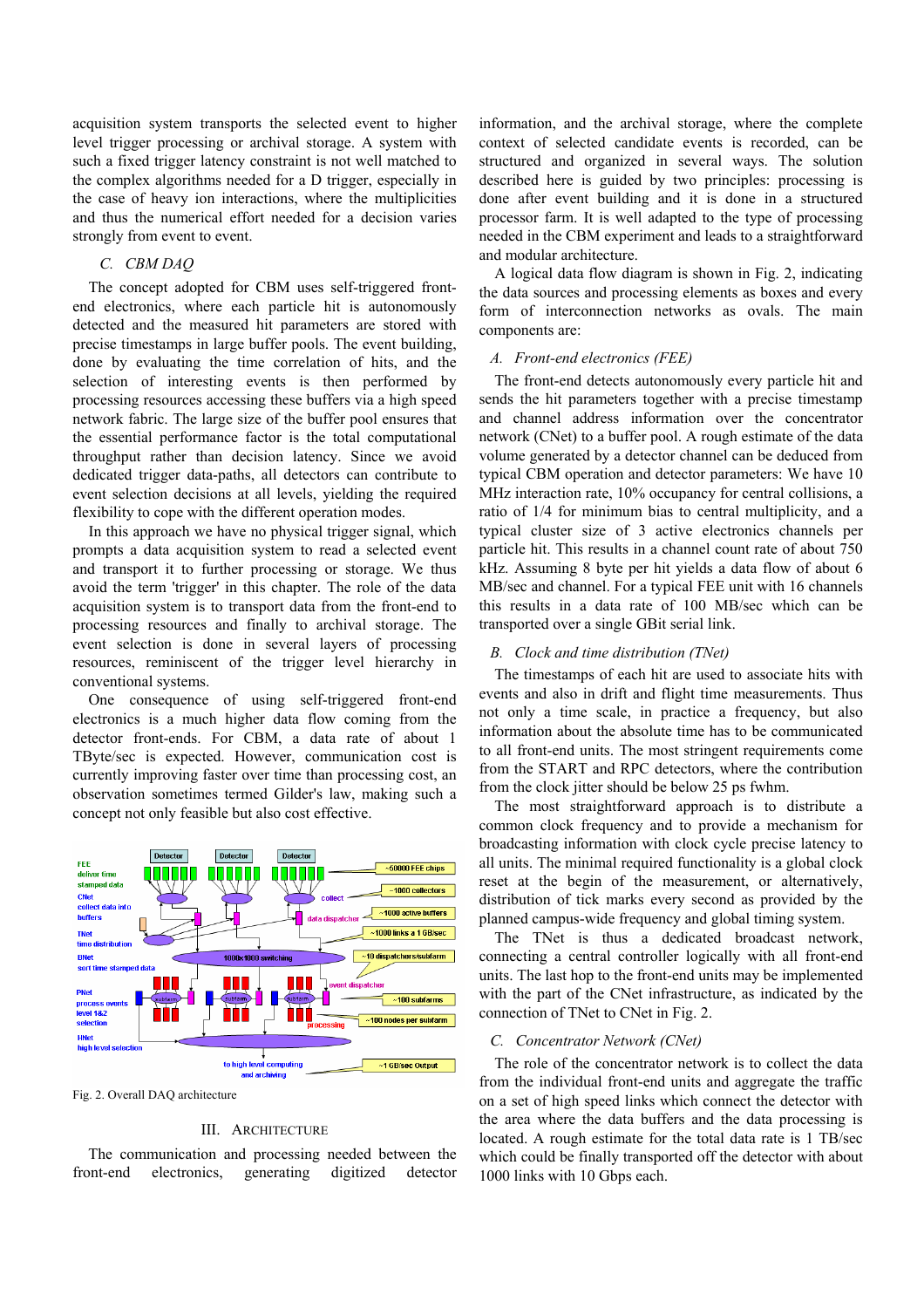The simplest implementation of the CNet is a collection of independent concentrator trees, one for each high speed link. However, a better load balancing or an appropriate degree of failure tolerance is likely to call for a more connected topology. In addition to the hit data transport from the frontend to the buffers, other communication tasks like control traffic or time distribution can be handled by the CNet infrastructure. Such an integrated approach is especially useful in conjunction with low-cost optical links.

## *D. Active Buffers*

 The next stage in the data flow is a large buffer pool per link. The units are indicated as (1000) data dispatchers in Fig. 2. They are dubbed 'active buffers' because the data is not only stored but potentially also reformatted and reorganized. They function also as hand-over points between different types of networks, thus logically separating them and allowing for using different technologies in CNet, BNet, and PNet. On the output side of the BNet the active buffers are indicated as event dispatchers (10 per each of the 100 PNet farms). Actually, the two dispatchers will be on one board using bi-directional links in/out of BNet.

### *E. Build Network (BNet)*

For the event selection processing, the data of one event distributed over all data dispatchers must be assembled into one event dispatcher as entry into a farm node. This data reorganization is performed by the build network and the active buffers. In a conventional system, a trigger already defines the context of an event, so all further data processing and transport can be organized in terms of events starting at the FEE. In our case, the FEE sends a stream of timestamped hits, and it is one of the tasks of the data processing, to first identify at what times interactions occur, and in a second step, to associate the hits with those events.

One possible method for the event definition is to analyze the multiplicity of the silicon tracker hits as a function of the time (from the time stamps). For that the hits of small subsequent time intervals (~2ns) of ca. 50 STS concentrator modules are summed up in the channels of a multiplicity histogram. Peaks in this histogram mark the times of interactions. This *event tagging* processing can be done before or after data traverses the BNet. In the first case, event tagging is handled in the active buffers, and the entities being assembled in the BNet transfers are indeed events. In the second case, only the time stamp information is available, and it is thus natural to assemble all the data of a time interval.

A strict event-by-event approach would lead at the nominal Au+Au interaction rate of 10 MHz to a message rate of  $10^{10}$  messages per second with an average message size of 100 Bytes. However, because the transfer latency is uncritical, it is possible to choose a bigger dispatching unit, either an interval of events, or in the simplest case, a time interval containing a significant number of events. This aggregation reduces the message rate, increases message size, and because event size fluctuations average out, also

yields a more uniform message size distribution. A reasonable choice is an event interval of about 100 events or equivalently a time interval in the order of 10 µsec.

Dispatching based on time intervals makes the scheduling simpler. However, tagging the events before the switching allows for the suppression of incoherent background. Fig. 2 indicates that source as well as destination of a BNet transfer is an active buffer. They implement the protocol used on the BNet and are responsible for the organization of the data flow, in particular for traffic shaping and appropriate scheduling of transfers. Because the actual traffic seen by the BNet can be controlled to a large degree and adapted to a given networking technology, it is assumed that the BNet can be based on a commercial off-the-shelf (COTS) technology.

Plausible candidates are Ethernet, Infiniband, or ASI. Fig. 2 only indicates the logical data flow, not a concrete network topology. For one, it is possible to factorize the network in several ways, which allows to build the BNet with a set of medium-sized switches and thus to exploit the usually significantly better price/port ratio of smaller switches. Also, it is possible to merge the data and event dispatchers, one interfacing CNet to Bnet and one interfacing BNet to PNet, into a single entity, leading to a system with half as many BNet ports and bidirectional traffic on all BNet links. Last but not least, the star topology with centralized switches can be replaced with other structures, like a 2D- or 3D-torus topology with distributed switches.



Fig. 3. Generic BNet topology.

Figure 3 shows a schematic view of a factorized switch. With n = 32, 1024 bi-directional channels can be implemented by 496 interconnections. The triangles are the active buffers where the data dispatchers (DD) send the data from CNet through Bnet via the event dispatchers (ED) into the PNet. In addition some of the free inner ports can be used by the BNet controller. Some active buffers also function as histogrammers and histogram collectors. The current approach is to use the BNet itself for all necessary communication of scheduling and histogramming (event tagging).

A simulation framework based on SystemC [2] has been set up for such a configuration with  $n=10$ . Fig. 4 shows the simulated occupancy of BNet by the different data types. Over 75% of the nominal bandwidth are used by data tranfers, and only a few percent by meta data.